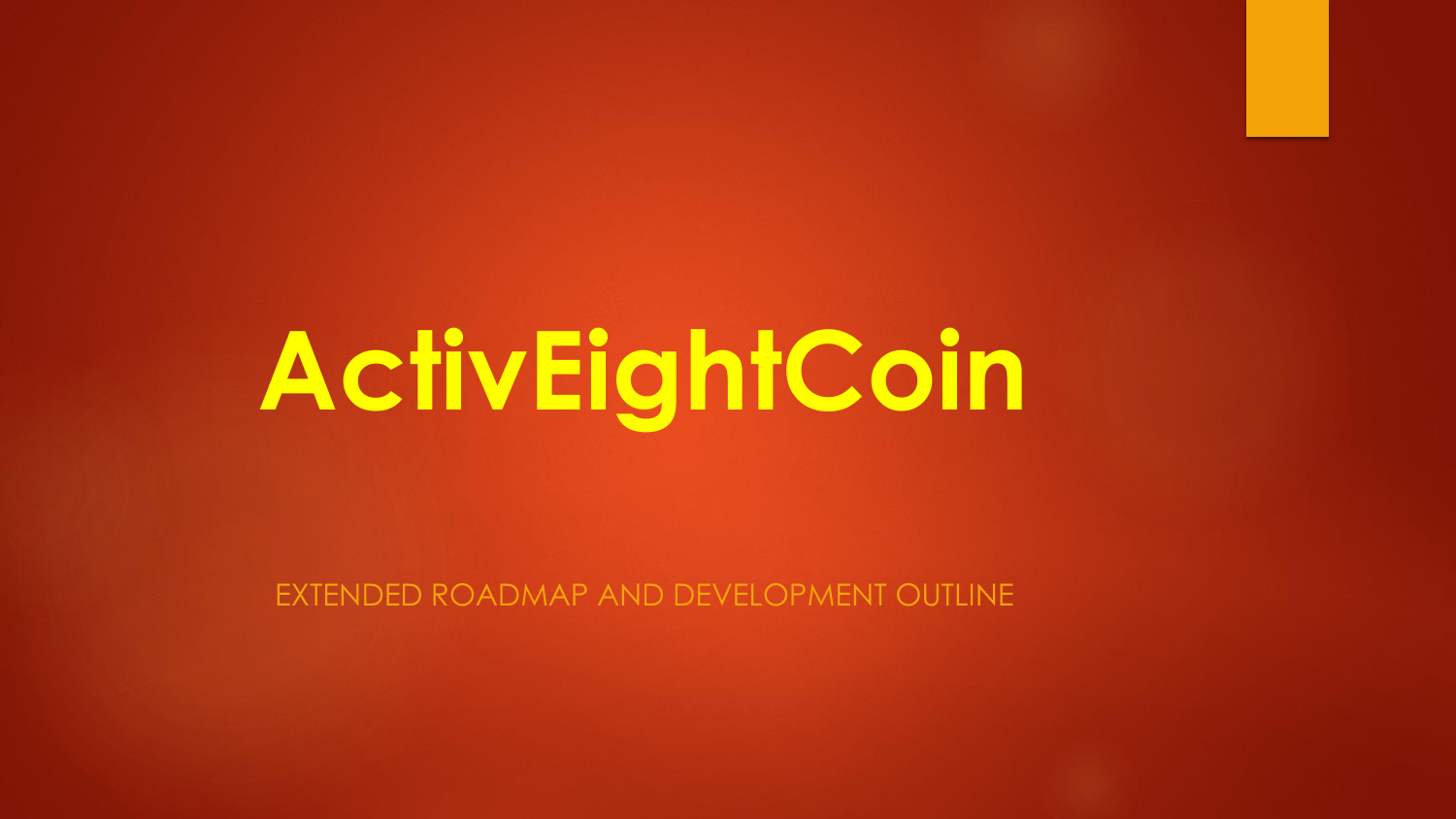# ActivEightCoin (Disrupting Fitness)

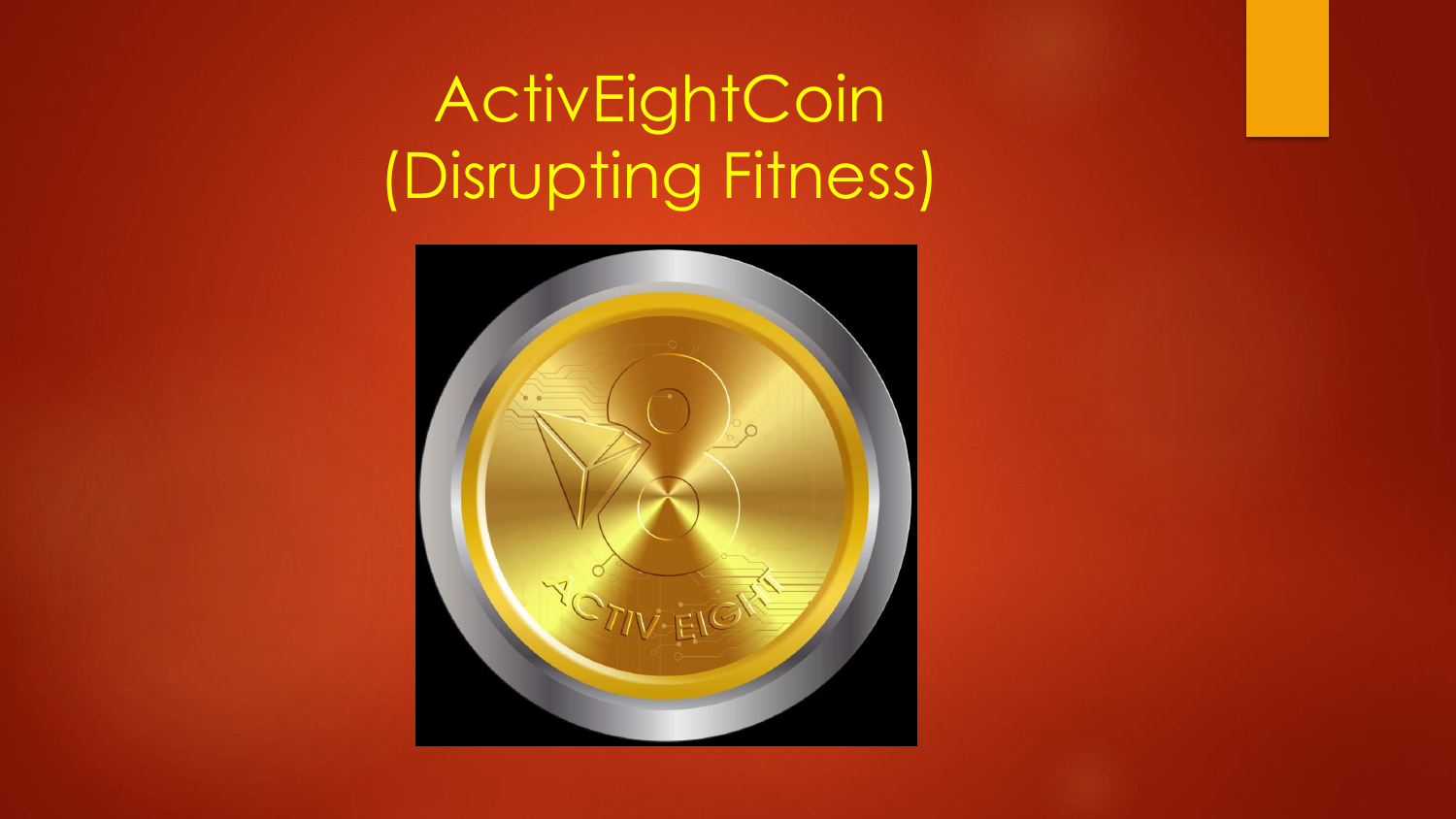#### What is ActivEightCoin?

ActivEightCoin - a token built on the recently developed Tron blockchain - launched in August 2018 with the mission to incentivise and monetise the Health and Fitness sector. Everyone knows that they should exercise more to improve both their general health and quality of life, however many of us still fail to find time for this in our busy daily schedules.

ActivEightCoin seeks to solve this problem by rewarding our members with crypto-currency for active calories they burn during exercise and the daily steps counts they register.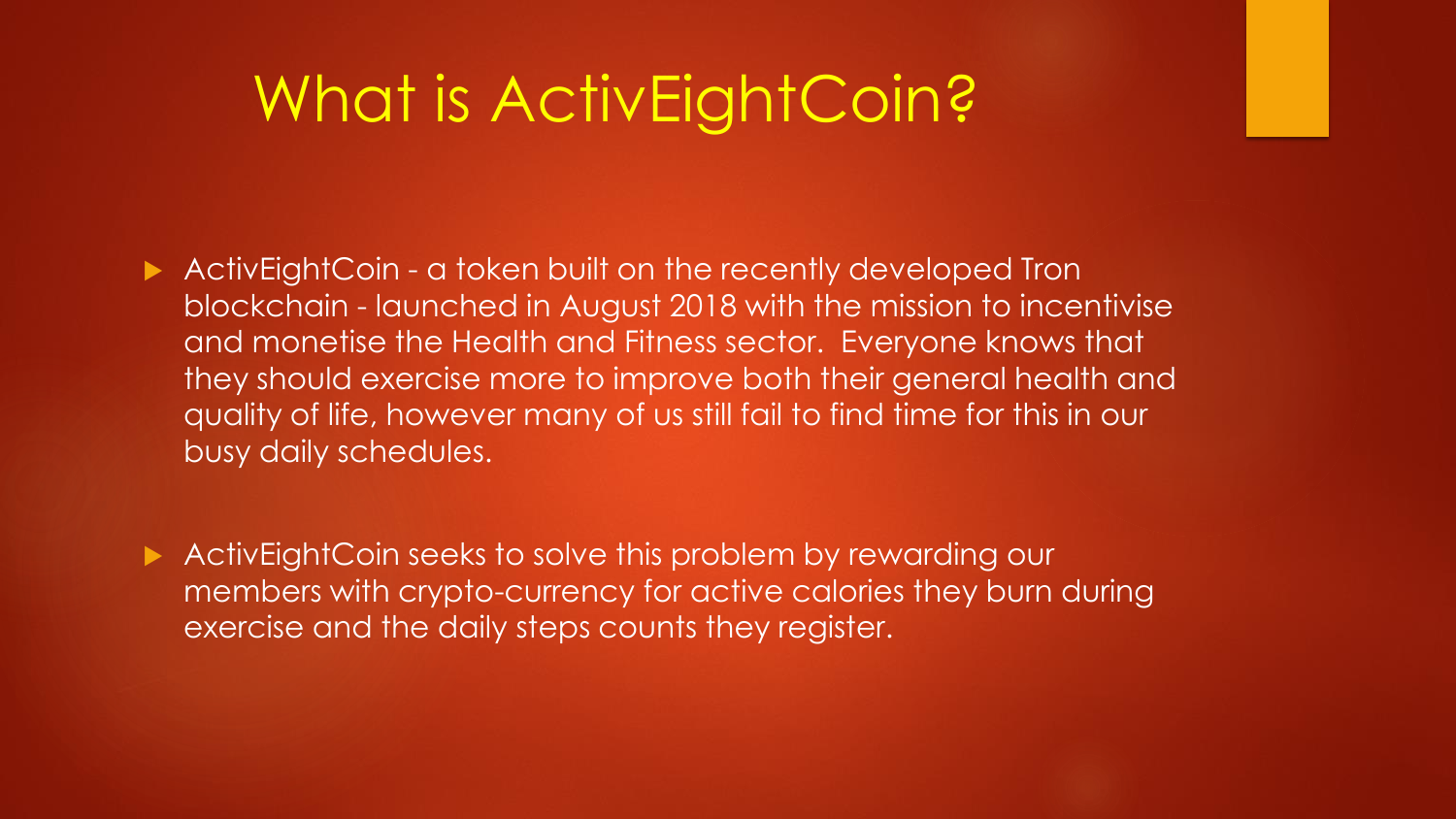#### How Do Rewards Work?

- Members currently submit their workouts in the [Telegram channel](https://t.me/Activ8Coin) or to the [DropBox](https://activ8coin.wixsite.com/activ8/upload) on the website.
- Active calories are extracted from the workouts and converted into **ActivEightCoin**
- Any type of workout can earn ActivEightCoin (running, cycling, swimming, etc.) provided active calories have been tracked.
- Daily steps submitted are converted into ActivEightCoin
- **DIMP ONCE OUT full website goes live members will be able to upload their** workouts in a variety of supported file types (.fit, .gpx and .tcx) and rewards will be automatically calculated.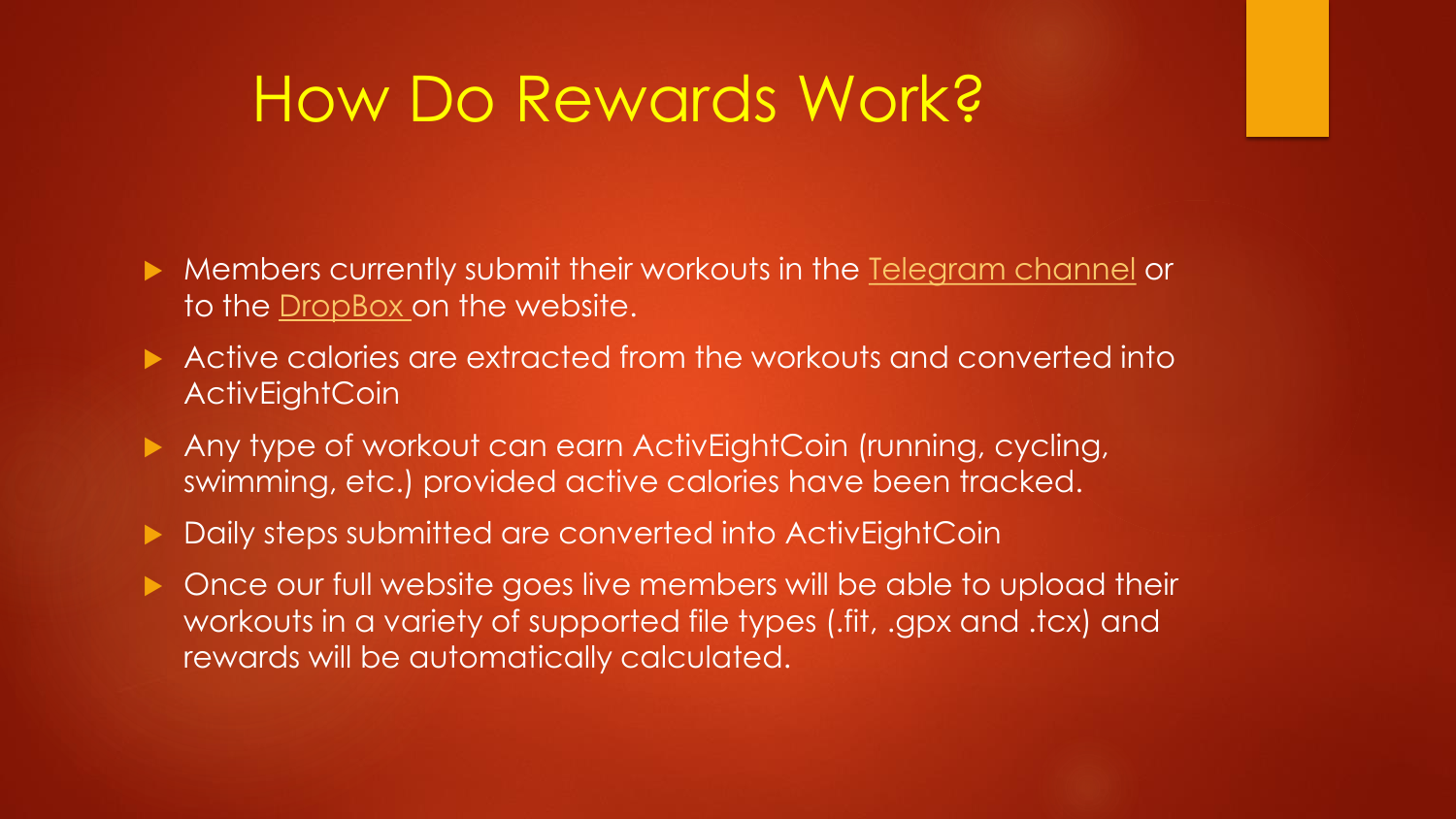#### Global Fitness Industry

- The global fitness industry is estimated to be worth around \$87.5bln and has grown at a steady rate of \$2bln in each of the last five years.
- There are more than 200,000 gyms and health clubs worldwide.
- The US fitness industry is the largest in the world, valued at \$30bln and comprising almost 40,000 gyms and health clubs.
- The UK fitness industry alone has more than 7,000 gyms and a market value estimated at more than £5bln.
- **The Health and Fitness industry affords an unprecedented** opportunity for an innovative crypto-currency to develop within this space.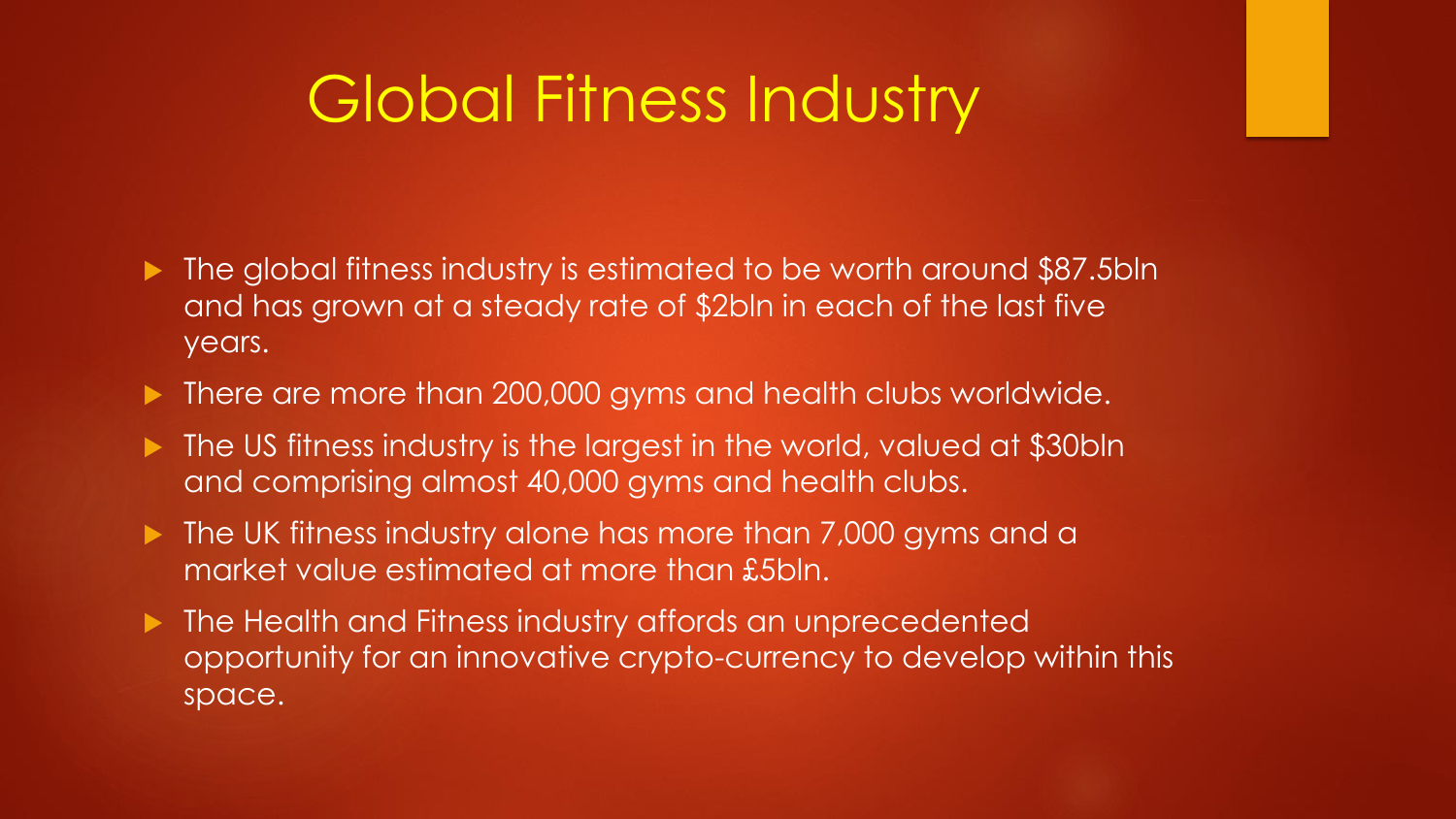#### Health and Fitness Apps

- Use of health and fitness apps has grown by 350% over the past four years.
- More than 75% of active users open their preferred app at least twice per week.
- Worldwide adoption of smartphones and increased use of activity trackers such as FitBit has led to a hitherto unseen ability for people to measure their physical activity.
- ActivEightCoin will not only reward people for activity they would have done anyway, it will also incentivise them to either increase working out or to begin a new program of exercise.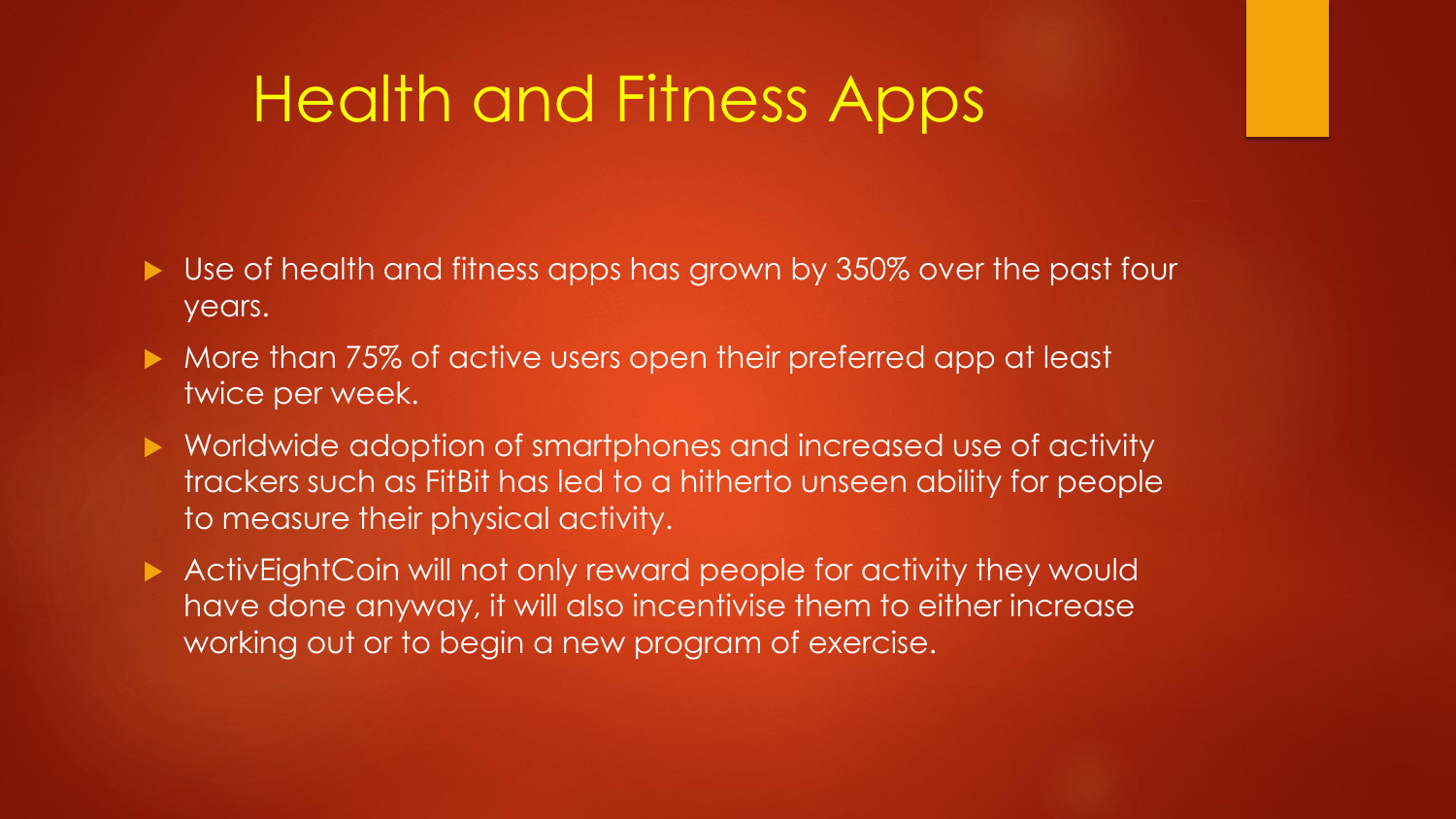### ActivEightCoin Use Cases

- ActivEightCoin is a currency created for the global Health and Fitness sector.
- Through strategic partnerships ActivEightCoin will be integrated into Point of Sale (POS) systems for use online and in stores and gyms.
- ActivEightCoin will be the sole currency of the ActivEight Market on activ8.coin.
- ActivEightCoin will be used as a tipping token on the website and Dapp.
- Through a process called 'Activ8ting' ActivEightCoin will be able to be frozen and enable holders to earn additional rewards.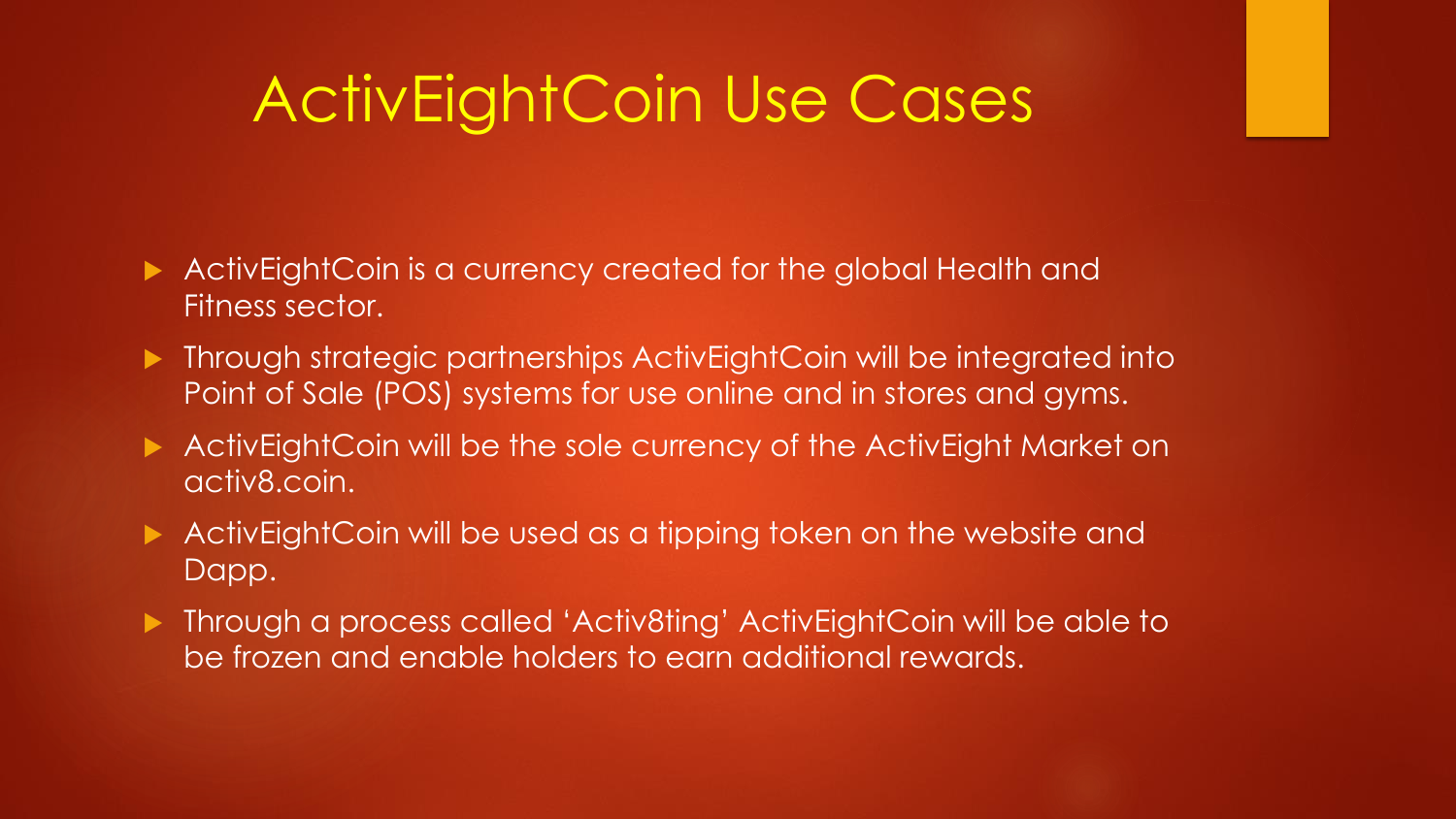### ActivEightCoin Timeline

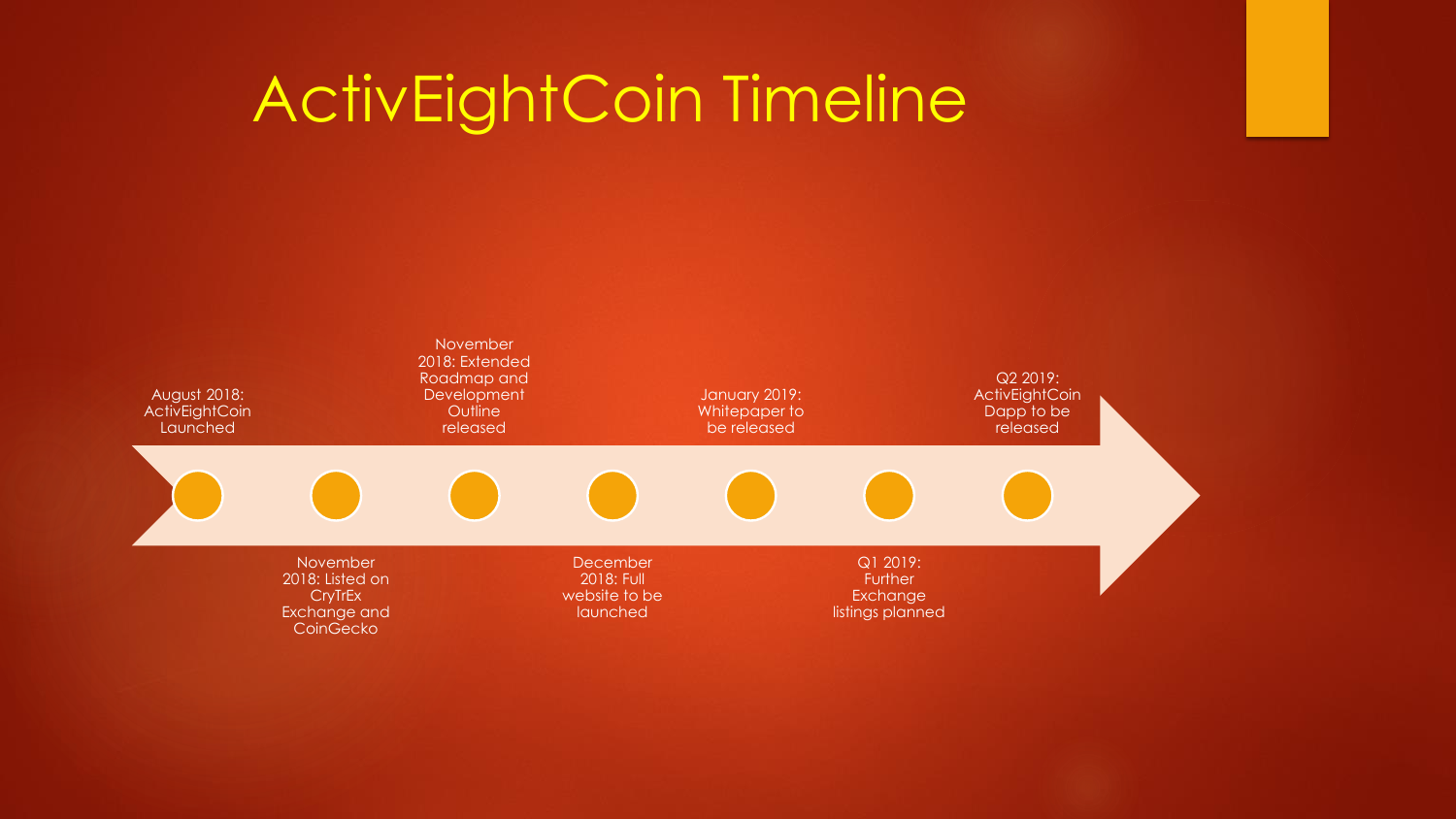#### ActivEightCoin Milestones

- ▶ August 2018 ActivEightCoin Launches
	- Strategic Partnerships with TronLoot and RoboCoin
- ▶ September 2018 Launch of temporary website
	- Strategic Partnership with TronBitcoin (Reward Wheel)
- ▶ October 2018 2,000 Holders of ActivEightCoin
	- ▶ Permanent website activ8.coin registered
- ▶ November 2018 ActivEightCoin listed on CryTrEx, becoming the first Tron token listed on any exchange outside of the Tron ecosystem
- ▶ November 2018 ActivEightCoin lists on CoinGecko, becoming the first Tron token listed on a crypto-currency ratings site